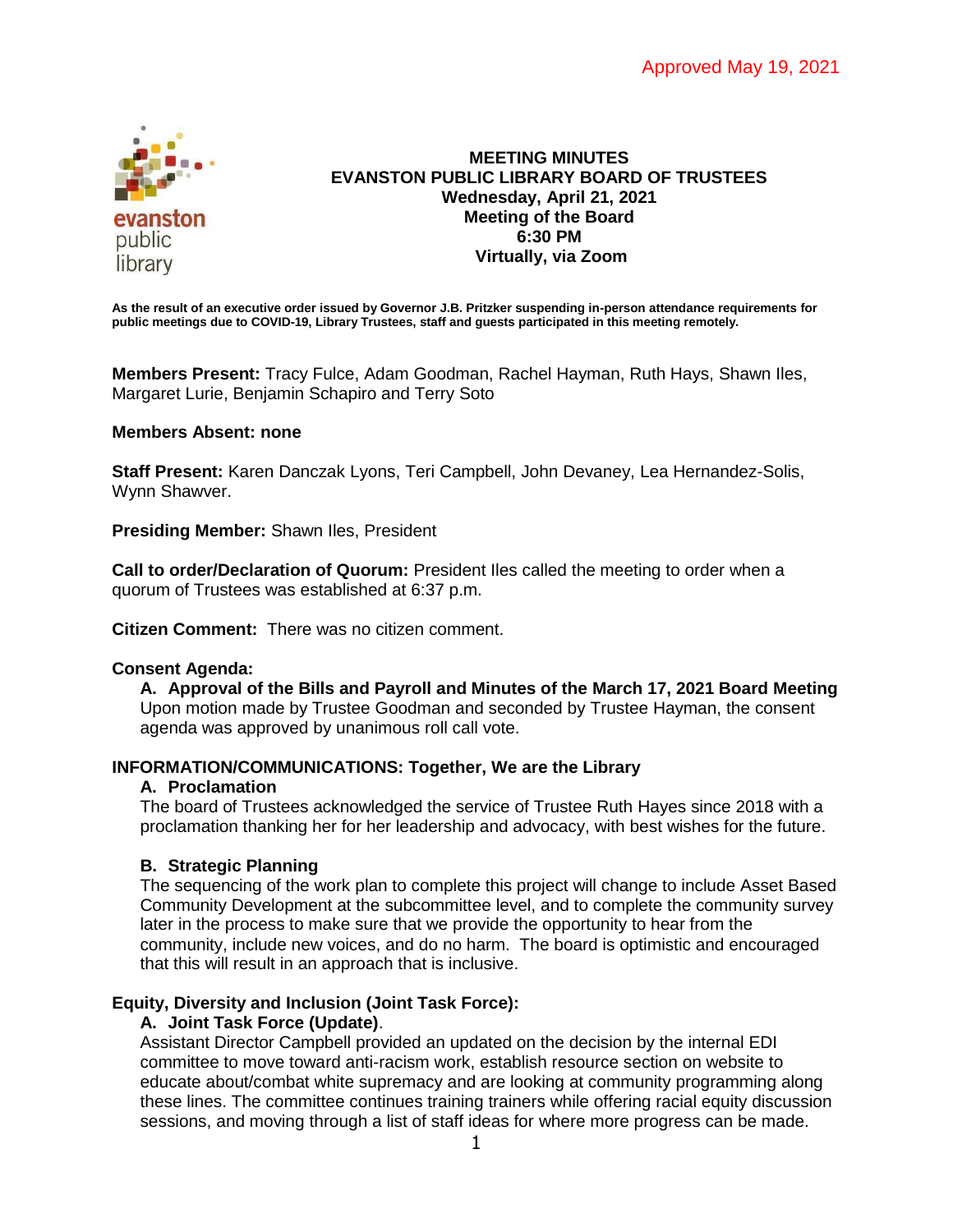The Racial Equity Task Force welcomed Wynn Shawver to their monthly meeting to discuss racial equity marketing and messaging in terms of racial equity; and offered feedback related to proposed fundraising events. The working group advanced the conversation on video promotion scripts with detailed discussion about the programs and services available at the library that they hadn't been aware of before becoming volunteers.

# **Library Director's Report:**

Executive Director Danczak Lyons highlighted two items from the written report. Since the last meeting, she connected with new Executive Director Dara Munson of CCS which recently merged with Family Focus (FF). Munson toured both the FF site and the Robert Crown branch library, and discussed the option of co-locating in a reimagined space on the FF site. EPL continues to pursue various Cares Act funding streams designated for libraries in order to augment existing programs.

President Iles and other Trustees shared community feedback hoping for expansion of services, given the large percentage of the Evanston community that has had at least one vaccine shot. Director Lyons spoke about what we've seen in terms of use and capacity, patron adherence to policy, the potential for safe, in-person programming, the unknown of who is actually vaccinated, and the plan to program heavily in the community this summer in the places and still support limited curbside pickup of materials. Trustees asked for a roadmap to include the considerations for expansion of service hours.

# **Staff Report:**

# **A. Administrative Services Report**

Campbell shared brief highlights from the written report (included in the board packet).

# **B. Stewardship Report**

Director Danzak Lyons and Shawver reconfirmed that while we will not hold the annual May Stewardship event, we will continue to pursue opportunities to strengthen our fundraising message as we strive to shine a light on our funding needs.

# **C. Facilities Committee**

John Devaney provided an explanation of the capital and maintenance work approvals needed.

- 1. Upon motion made by Trustee Schapiro, seconded by Trustee Lurie and approved by unanimous roll call vote, it was resolved to complete the emergency repair of the Cooling Chiller Condenser Coils by contracting with Carrier Corporation for \$10,850.
- 2. Upon motion made by Trustee Schapiro, seconded by Trustee Hays and approved by unanimous roll call vote, it was resolved to construct the All Gender restroom and Family lounge by contracting with Central Lakes Construction for \$193,640.

# **Board Development:**

# **A. YWCA Equity Summit 2021**

*Redistributing Power to Build Liberated Communities* May 13 & 14 Director Danzcak Lyons informed Trustees of our sponsorship of this summit and invited them to attend.

# **Unfinished Business:** None.

# **New Business:**

**A. Appointment of Nominating Committee**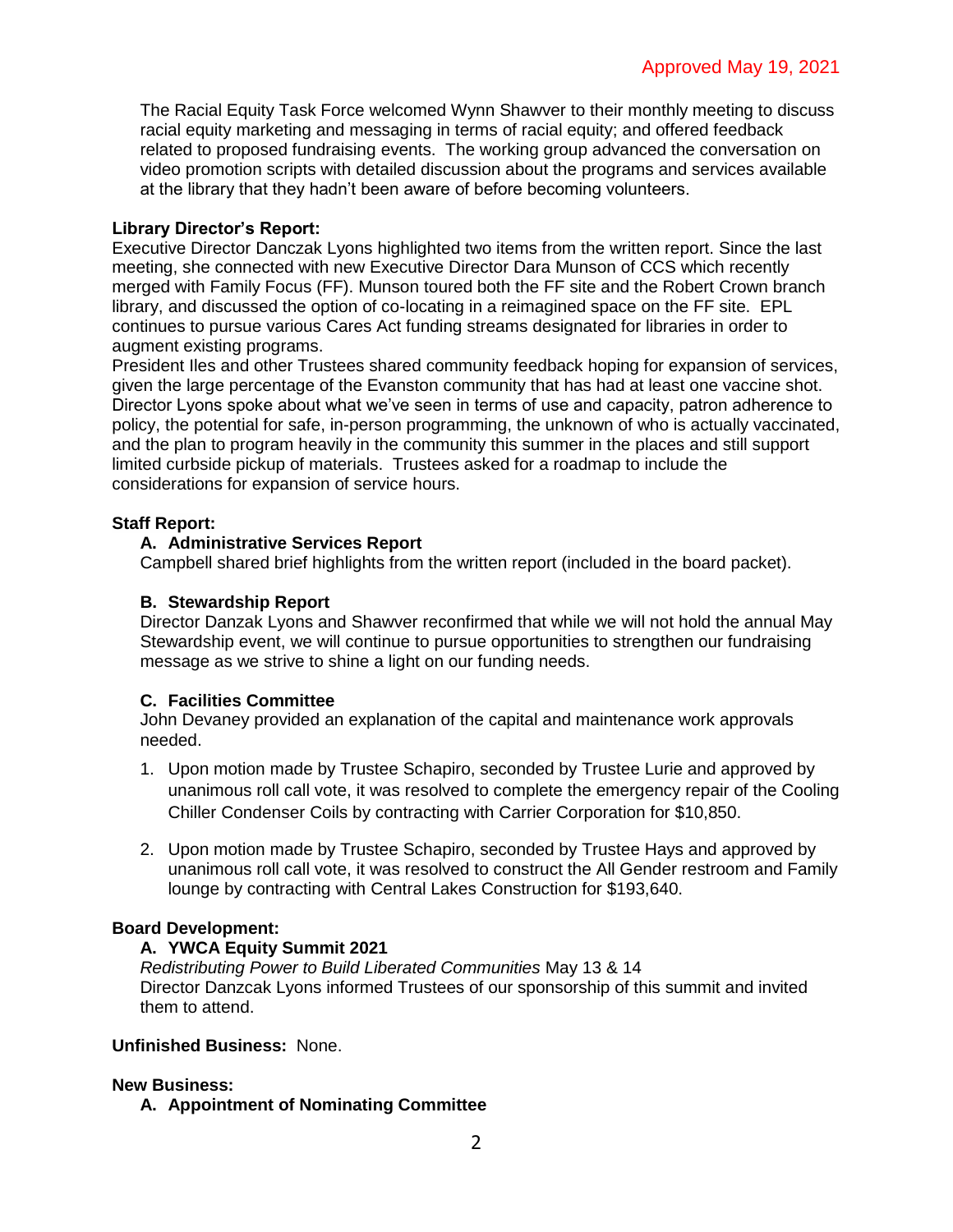The Nominating Committee will be Trustees Iles, Goodman, and Lurie.

## **B. Non-Resident Card Fee**

Trustees were updated regarding the fee which will remain level for the next year.

## **C. Closed Session – Personnel (Library Director Contract)**

The motion to move into Executive Session was made by Shawn Iles, seconded by Goodman and approved by roll call vote to discuss a personnel matter. The motion to return to Open session was made by Trustee Haman, seconded by Trustee Schapiro and approved by roll call vote.

A motion was made by Iles, seconded by Schapiro and approved by unanimous roll call vote to approve the employment contract agreed upon in the Executive session.

### **Adjournment:**

The motion to adjourn was made by Trustee Hayman and seconded by Trustee Schapiro and approved by roll call vote. Meeting adjourned at 7.54 p.m.

**Submitted by:** Terry Soto / Teri Campbell